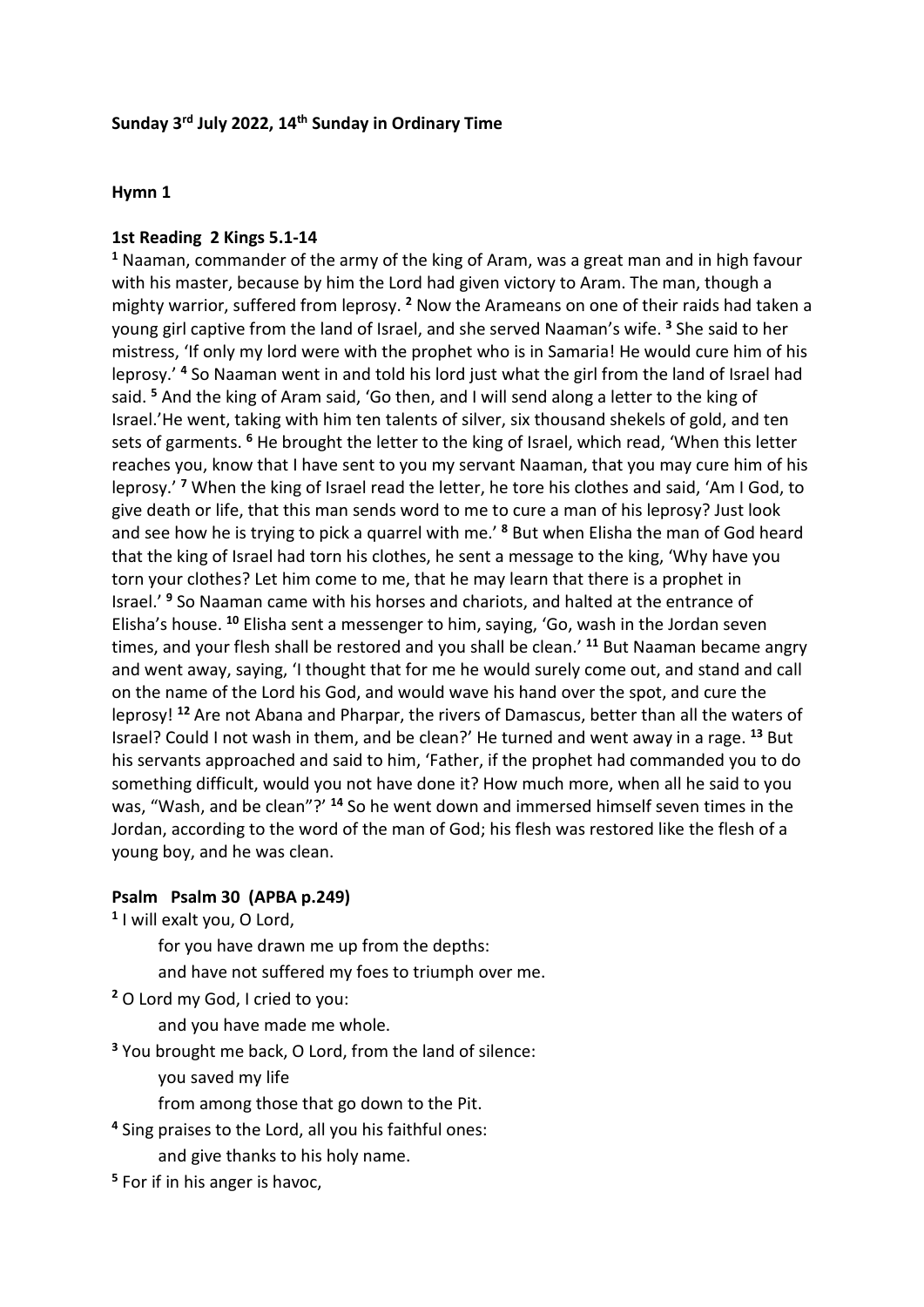in his good favour is life:

heaviness may endure for a night,

but joy comes in the morning.

**<sup>6</sup>** In my prosperity I said 'I shall never be moved:

your goodness, O Lord, has set me on so firm a hill.'

**<sup>7</sup>** Then you hid your face from me:

and I was greatly dismayed.

**<sup>8</sup>** I cried to you, O God:

and made my petition humbly to my Lord.

**<sup>9</sup>** 'What profit is there in my blood,

if I go down to the Pit:

can the dust give you thanks,

or declare your faithfulness?

**<sup>10</sup>** 'Hear, O Lord, and be merciful:

O Lord, be my helper.'

**<sup>11</sup>** You have turned my lamentation into dancing:

you have put off my sackcloth and girded me with joy,

**<sup>12</sup>** That my heart may sing your praise and never be silent:

O Lord my God, I will give you thanks for ever.

# **2nd Reading Galatians 6.7-18**

**<sup>7</sup>** Do not be deceived; God is not mocked, for you reap whatever you sow. **<sup>8</sup>** If you sow to your own flesh, you will reap corruption from the flesh; but if you sow to the Spirit, you will reap eternal life from the Spirit. **<sup>9</sup>** So let us not grow weary in doing what is right, for we will reap at harvest time, if we do not give up. **<sup>10</sup>** So then, whenever we have an opportunity, let us work for the good of all, and especially for those of the family of faith. **<sup>11</sup>** See what large letters I make when I am writing in my own hand!<sup>12</sup> It is those who want to make a good showing in the flesh that try to compel you to be circumcised—only that they may not be persecuted for the cross of Christ. **<sup>13</sup>** Even the circumcised do not themselves obey the law, but they want you to be circumcised so that they may boast about your flesh. **<sup>14</sup>** May I never boast of anything except the cross of our Lord Jesus Christ, by which the world has been crucified to me, and I to the world. **<sup>15</sup>** For neither circumcision nor uncircumcision is anything; but a new creation is everything! <sup>16</sup> As for those who will follow this rule—peace be upon them, and mercy, and upon the Israel of God. **<sup>17</sup>** From now on, let no one make trouble for me; for I carry the marks of Jesus branded on my body. **<sup>18</sup>** May the grace of our Lord Jesus Christ be with your spirit, brothers and sisters. Amen.

## **Gospel**

## **Luke 10.1-12, 10.17-24**

**<sup>1</sup>** After this the Lord appointed seventy others and sent them on ahead of him in pairs to every town and place where he himself intended to go. **<sup>2</sup>** He said to them, 'The harvest is plentiful, but the labourers are few; therefore ask the Lord of the harvest to send out labourers into his harvest. **<sup>3</sup>** Go on your way. See, I am sending you out like lambs into the midst of wolves. **<sup>4</sup>** Carry no purse, no bag, no sandals; and greet no one on the